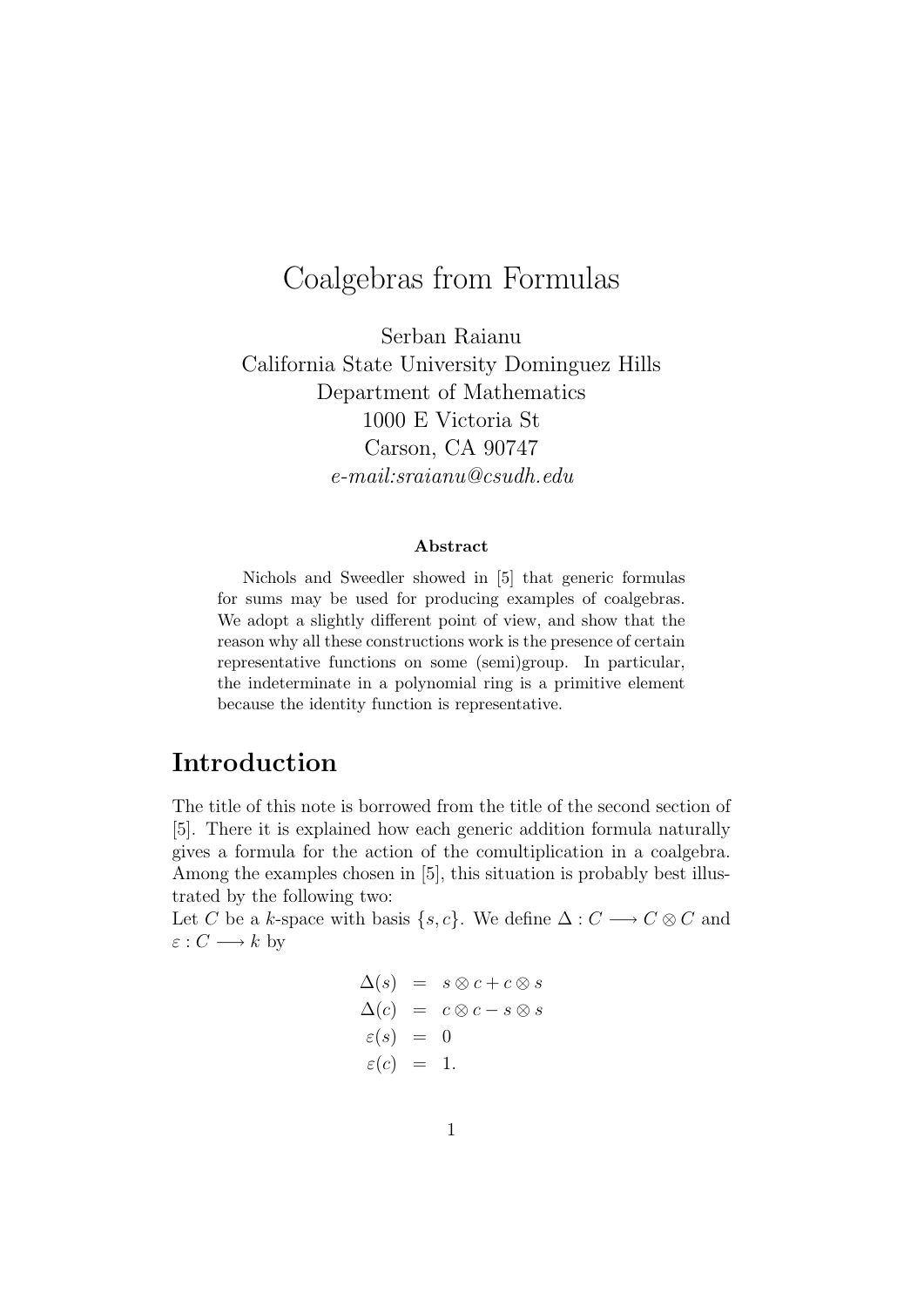Then  $(C, \Delta, \varepsilon)$  is a coalgebra called the trigonometric coalgebra. Now let H be a k-vector space with basis  $\{c_m \mid m \in \mathbb{N}\}\$ . Then H is a coalgebra with comultiplication  $\Delta$  and counit  $\varepsilon$  defined by

$$
\Delta(c_m) = \sum_{i=0,m} c_i \otimes c_{m-i}, \quad \varepsilon(c_m) = \delta_{0,m}.
$$

This coalgebra is called the divided power coalgebra.

Identifying the "formulas" in the above examples is not hard: the formulas for sin and cos applied to a sum in the first example, and the binomial formula in the second one. Nevertheless, some more questions still need to be answered: Can one associate a coalgebra to any formula? If not, how can one characterize formulas leading to coalgebra structures? Do all formulas of that kind need to be formulas for sums? If not, are the formulas for sums special in any way?

The aim of this note is to answer all these questions. First, we remark that a formula will define a coalgebra structure precisely when it represents an equality showing that a certain function is a "representative function". The easiest, and perhaps the most striking example, is the coalgebra (or bialgebra) structure defined on the polynomial ring over an infinite field  $k$ , and it may be summarized as follows: the identity function from  $k$  to itself is a primitive representative function on the additive group of  $k$ . This in turn explains why "addition" plays a privileged role among the other operations: any polynomial function (or a function represented as the sum of a power series) is a representative function on the additive group of  $k$ , and the comultiplication applied to that function is in fact the function applied to a sum of variables.

Other examples include numerous coalgebra or bialgebra structures used in combinatorics.

All the above will be explained in the second section. Before doing this, we briefly recall in the first section the construction of the representative bialgebra of a semigroup (we include enough detail so that the exposition becomes self contained, but the reader is referred to [1] or [2] for unexplained notions or notation).

## 1 The representative bialgebra of a semigroup

Let k be a field, and G a monoid. Denote by  $kG$  the semigroup algebra  $(kG)$  has basis G as a k-vector space and multiplication given by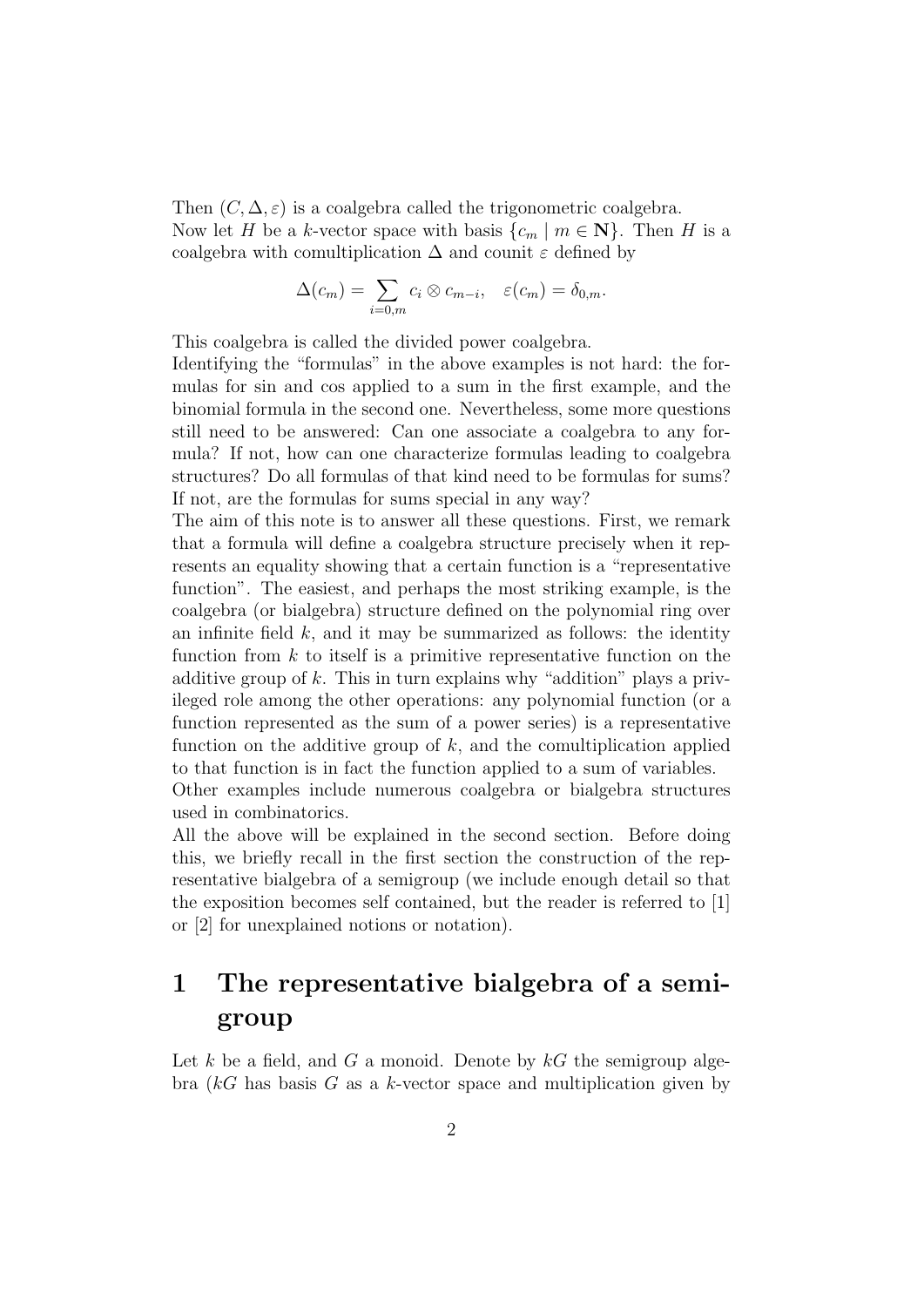$(ax)(by) = (ab)(xy)$  for  $a, b \in k$ ,  $x, y \in G$ , and by  $(kG)^*$  its linear dual,  $(kG)^* = Hom_k(kG, k)$ . Put

$$
(kG)^{\circ} =
$$

$$
= \{ f \in (kG)^* \mid \exists f_i, g_i \in (kG)^* : f(xy) = \sum f_i(x)g_i(y), \ \forall x, y \in kG \}
$$

It is clear that  $(kG)^\circ$  is a kG-subbimodule of  $(kG)^*$  with respect to  $\rightarrow$ and  $\leftarrow$ , given by

$$
(x \rightarrow f)(y) = f(yx), \quad (f \rightarrow x)(y) = f(xy), \quad \forall x, y \in kG, \quad f \in (kG)^*.
$$

If we take  $f \in (kG)^\circ$ , we can assume the  $f_i$ 's and  $g_i$ 's are linearly independent.

(This can be seen as follows: let  $n$  be the least positive integer for which there exist  $f_i, g_i$  with  $f(xy) = \sum_{i=1}^n f_i(x)g_i(y)$ , for all  $x, y \in kG$ , with  $(f_i)_{i=1,n}$  linearly independent. Then  $(g_i)_{i=1,n}$  are also linearly independent, because if  $g_n$  is a linear combination of the others, say  $g_n =$  $\sum_{n=1}^{n-1}$  $\sum_{i=1}^{n-1} \alpha_i g_i$ , then  $f(xy) = \sum_{i=1}^{n-1}$  $\sum_{i=1} (f_i + \alpha_i f_n)(x) g_i(y)$ , and  $\{f_1 + \alpha_1 f_n, \dots, f_{n-1} +$  $\alpha_{n-1}f_n$  are linearly independent, contradicting the minimality of n). Then there exist linearly independent  $v_1, \ldots, v_n \in kG$  with  $g_i(v_i) = 0$ for any  $i, j = 1, \ldots, n, i \neq j$ , while  $g_i(v_i) \neq 0$ . (This follows by induction on *n*. For  $n = 1$  the result is clear. Let now  $g_1, \ldots, g_{n+1}$ be linearly independent, and applying the induction hypothesis we find  $v_1, \ldots, v_n \in kG$  satisfying the conditions for  $g_1, \ldots, g_n$ , and pick  $v \in kG$  with  $g_{n+1}(v) \neq \sum_{i=1,n} g_{n+1}(v_i) g_i(v)$ . Then put  $w_{n+1} = v \sum_{i=1,n}(g_i(v_i))^{-1}v_ig_i(v)$ , and  $w_j = v_j - g_{n+1}(v_j)(g_{n+1}(w_{n+1}))^{-1}w_{n+1}$  for  $j = 1, \ldots, n$ . These  $w_1, \ldots, w_{n+1}$  satisfy the required conditions). Thus we obtain that  $f_i \in kG \to f \subset (kG)^\circ$  and  $g_i \in f \to kG \subset (kG)^\circ$ . Hence we can define

$$
\Delta : (kG)^{\circ} \longrightarrow (kG)^{\circ} \otimes (kG)^{\circ},
$$
  

$$
\Delta(f) = \sum f_i \otimes g_i \iff f(xy) = \sum f_i(x)g_i(x), \quad \forall x, y \in kG,
$$

and

$$
\varepsilon : (kG)^{\circ} \longrightarrow k, \quad \varepsilon(f) = f(1_G)
$$

The above maps define a coalgebra structure on  $(k)^\circ$ , which turns it into a bialgebra.

Also note that for all  $f \in (k)^\circ$ ,  $kG \rightarrow f \rightarrow kG$  is a subcoalgebra of  $(k)^\circ$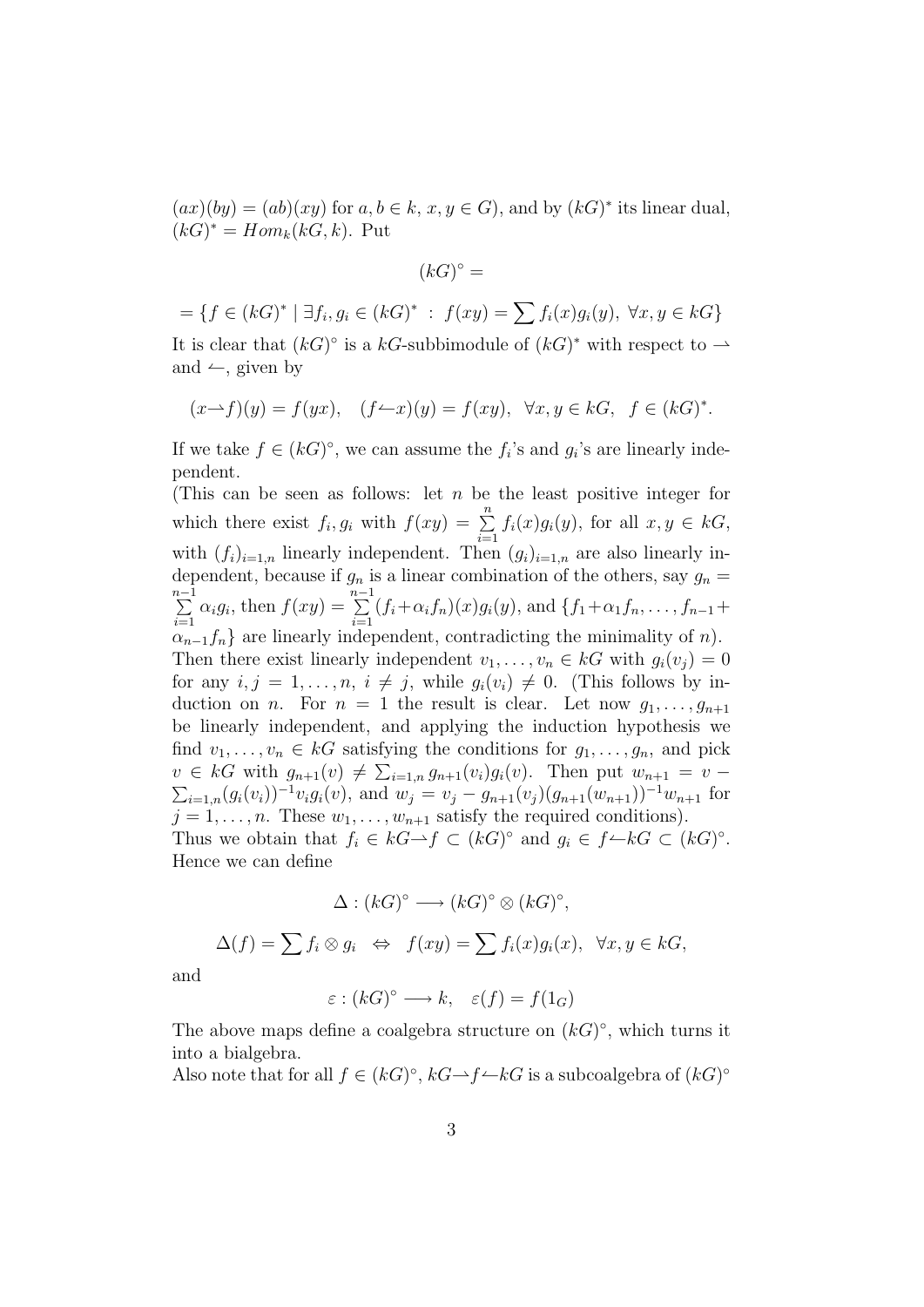(the smallest one containing  $f$ ), and it is finite dimensional. Now there exists an isomorphism of vector spaces

$$
\phi: k^G \longrightarrow (kG)^* = Hom(kG, k), \ \ \phi(f)(\sum_i a_i x_i) = \sum_i a_i f(x_i).
$$

Consequently,  $k^G$  becomes a  $kG$ -bimodule by transport of structures via  $φ$ :

$$
(xf)(y) = f(yx), \quad (fx)(y) = f(xy), \quad \forall x, y \in G, \quad f \in k^G.
$$

**Definition 1.1** If  $G$  is a monoid, we call

$$
R_k(G) := \phi^{-1}((kG)^\circ)
$$

the representative bialgebra of the monoid G.

П

Note that the bialgebra structure on  $R_k(G)$  is also transported via φ.  $R_k(G)$  is a kG-subbimodule of  $k<sup>G</sup>$ , and consists of the functions (which are called representative) generating a finite dimensional  $kG$ subbimodule (or, equivalently, a left or right  $kG$ -submodule). We have

$$
R_k(G) = \{ f \in k^G \mid \exists f_i, g_i \in k^G, \ f(xy) = \sum f_i(x)g_i(y) \ \forall x, y \in G \},
$$

and the comultiplication map on  $R_k(G)$  is given as follows: for  $f \in$  $R_k(G)$ ,

$$
\Delta(f) = \sum f_i \otimes g_i \Leftrightarrow f_i, g_i \in k^G \text{ are such that } f(xy) = \sum f_i(x)g_i(y).
$$
\n(1)

If G is a group, the  $R_k(G)$  is a Hopf algebra with antipode  $S(f)(x) =$  $f(x^{-1})$ .

Remarks 1.2 1) The following is a partial explanation for the name of representative functions. Let G be a group, and  $\rho: G \longrightarrow GL_n(k)$ a representation of G. Put  $\rho(x) = (f_{ij}(x))_{i,j}$ , and let  $V(\rho)$  be the k-subspace of  $k^G$  spanned by the  $\{f_{ij}\}_{i,j}$ . Then  $R_k(G) = \sum_{\rho} V(\rho)$ , where  $\rho$  ranges over all finite dimensional representations of  $G$ . Indeed, let  $f \in V(\rho)$ , and  $y \in G$ . If  $f = \sum a_{ij} f_{ij}$ , then  $(yf)(x) =$  $\sum a_{ij} f_{ij}(xy) = \sum a_{ij} f_{ik}(x) g_{kj}(y)$ , and thus  $yf = \sum a_{ij} g_{kj} f_{ik} \in V(\rho)$ . Similarly,  $fy \in V(\rho)$ , and so we have  $(\supseteq)$ . For the reverse inclusion, let  $f \in R_k(G)$ . Then the left kG-submodule generated by f is finite dimensional, say with basis  $\{f_1, \ldots, f_n\}$ , and thus  $xf_i = \sum g_{ij}(x) f_j$ . Then  $\rho: G \longrightarrow GL_n(k)$ ,  $\rho(x) = (g_{ij}(x))_{i,j}$ , is a representation of G,  $V(\rho)$  is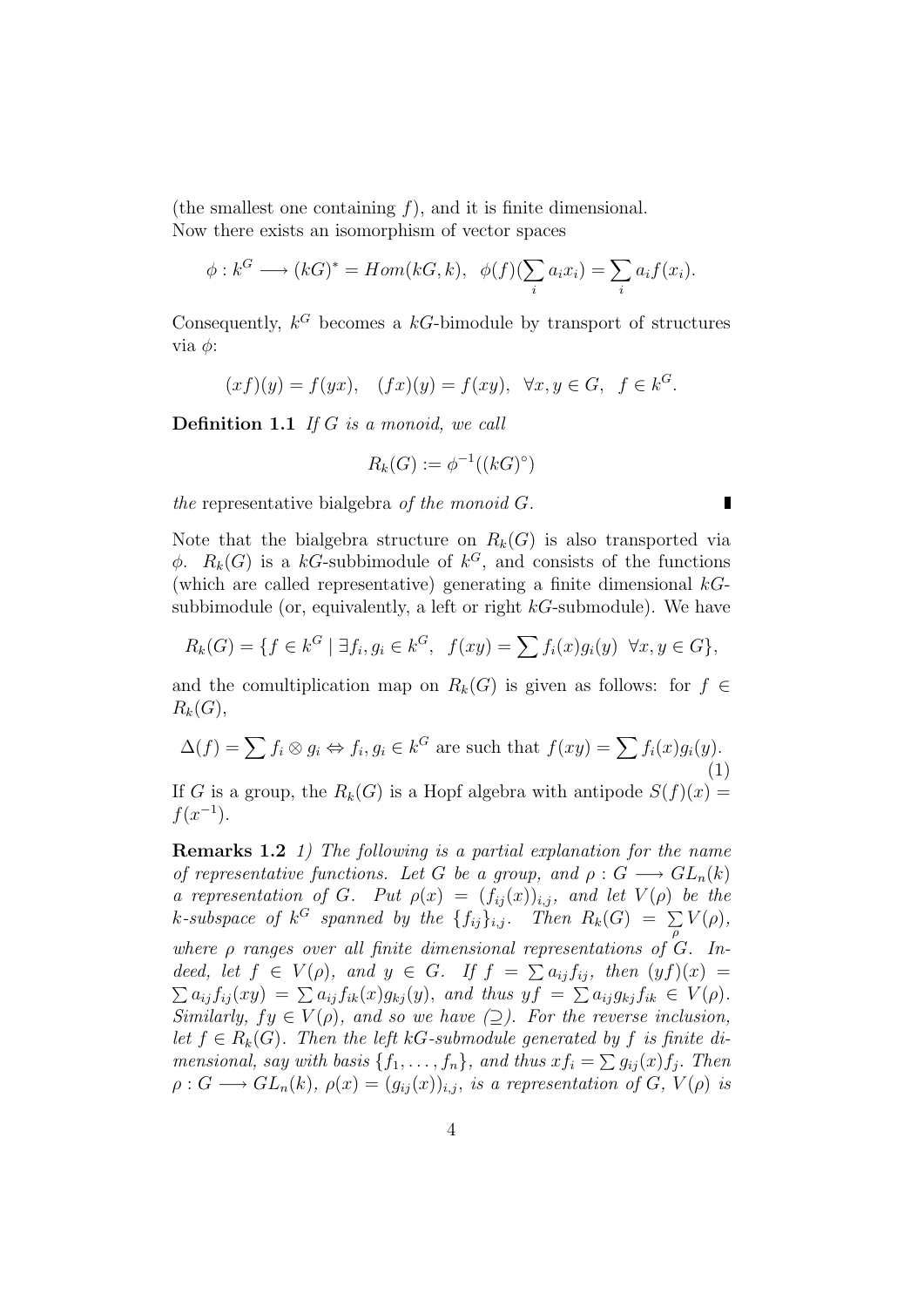spanned by the  $g_{ij}$ 's, and we obtain that  $f_i = \sum f_j(1_G)g_{ij} \in V(\rho)$ , thus  $f \in V(\rho)$ .

2) Let  $\theta : (kG)^* \otimes (kG)^* \longrightarrow (kG \otimes kG)^*, \theta (f \otimes g)(x \otimes y) = f(x)g(y).$ Then  $\theta$  is an injective linear map, which is an isomorphism when G is finite. If we denote by  $M : kG \otimes kG \longrightarrow kG$  the multiplication map, then  $(kG)^\circ$  consists of those  $f \in (kG)^*$  with the property that  $M^*(f) \in Im(\theta)$ . Consequently,  $(kG)^{\circ} = (kG)^*$  when G is finite.

3) We give now a second explanation for the name of representative functions. Assume that G is a finite group. Then consider the representable functor from commutative k-algebras to groups, given by  $F(R) = Alg_k((kG)^*, R)$   $(Alg_k((kG)^*, R)$  is a group under convolution, and the inverse of a map is the composition of that map with the antipode). For commutative k-algebras R without other idempotents than zero and one, we have that  $F(R) \simeq G$ , so in this case  $(kG)^{\circ} = (kG)^*$ "almost represents" the functor associating the group G to any commutative k-algebra R.

### 2 Representative Functions and Coalgebra Structures

We start this section by looking at some examples of representative functions:

1) Let G be a monoid. Then  $f \in R_k(G)$  is a grouplike element if and only if  $\Delta(f) = f \otimes f$  and  $\varepsilon(f) = 1$ , which will happen if and only if, by (1),  $f(xy) = f(x)f(y)$  and  $f(1_G) = 1$ , meaning that f is a monoid morphism from G to  $(k, \cdot)$ .

An example is the exponential function  $\exp : \mathbf{R} \longrightarrow \mathbf{R}$ , because  $e^{x+y} = e^x e^y$ , hence  $\Delta(\exp) = \exp \otimes \exp$ , and the subspace spanned by exp in  $R_{\mathbf{R}}((\mathbf{R}, +))$  is a one-dimensional subcoalgebra.

Another example is 1, the constant function taking the value 1: we have  $\mathbf{1}(x+y) = 1 = \mathbf{1}(x)\mathbf{1}(y)$ .

2) If G is a monoid, then  $f \in R_k(G)$  is primitive if and only if  $\Delta(f)$  $f \otimes 1 + 1 \otimes f$ , where 1 is the constant function taking the value 1. By (1), this will happen if and only if  $f(xy) = f(x)1(y) + 1(x)f(y) =$  $f(x) + f(y)$ , i.e. if and only if f is a semigroup morphism from G to  $(k, +)$ .

An example is the logarithmic function lg :  $(0, \infty) \longrightarrow \mathbf{R}$ , because  $\lg(xy) = \lg(x) + \lg(y)$ , hence  $\Delta(\lg) = \lg \otimes 1 + 1 \otimes \lg$ , and thus 1 and lg span a two-dimensional subcoalgebra of  $R_{\mathbf{R}}((0,\infty),\cdot)$ .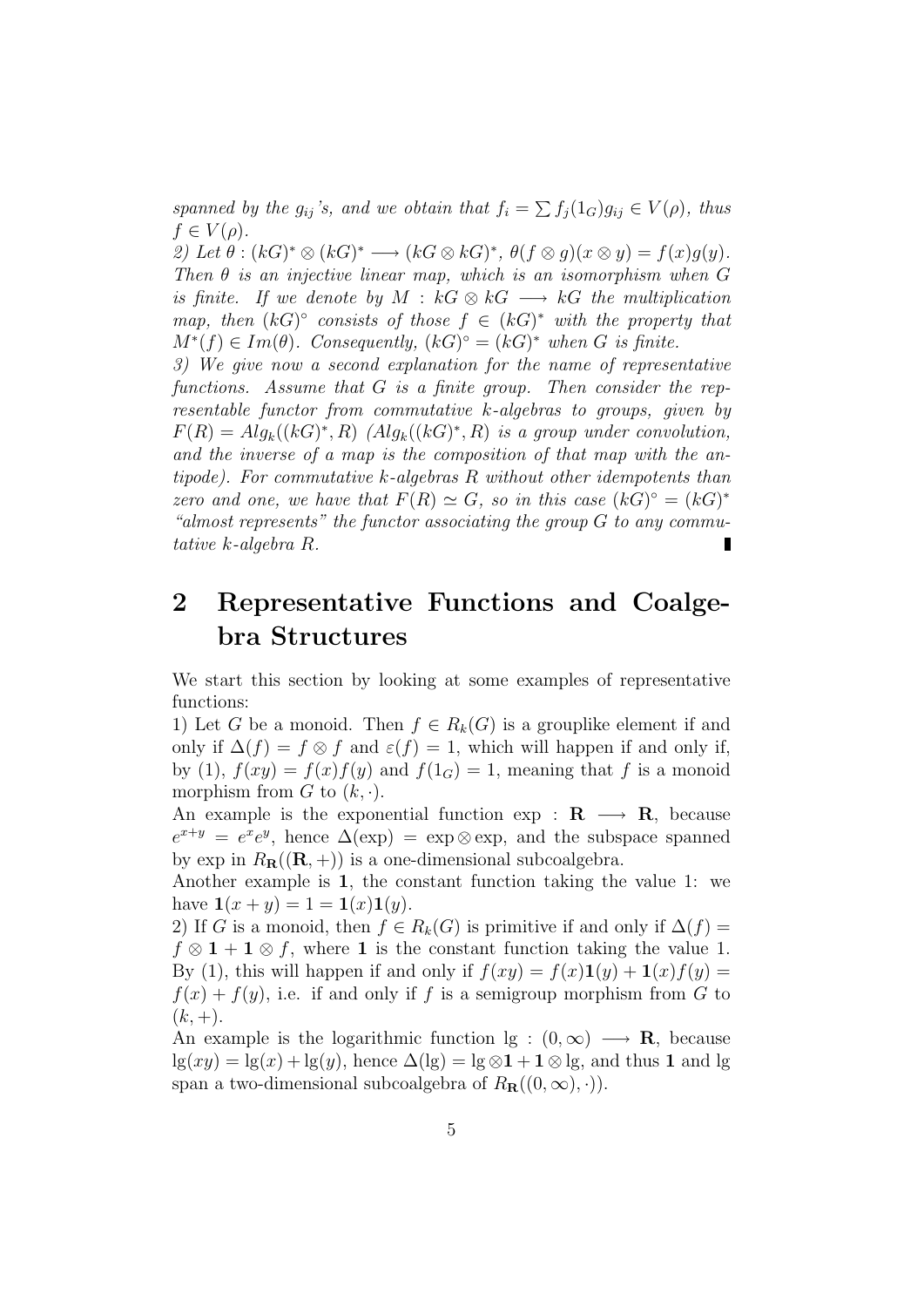3) Let  $d_n : \mathbf{R} \longrightarrow \mathbf{R}$  be defined by  $d_n(x) = \frac{x^n}{n!}$  $rac{x^n}{n!}$ . Since  $d_n(x+y)$  = P  $\sum_{i} d_i(x) d_{n-i}(y)$  (by the binomial formula), it follows that the  $d_n$ 's are

representative functions on the group  $(\mathbf{R}, +)$ , and the subspace they span is a subcoalgebra of  $R_{\mathbf{R}}((\mathbf{R}, +))$ , isomorphic to the divided power coalgebra from the introduction. This explains the name of this coalgebra.

The binomial formula for  $n = 0$  just says that 1, the constant function 1, is a grouplike, because  $(x + y)^0 = \mathbf{1}(x + y) = 1 = \mathbf{1}(x)\mathbf{1}(y)$ .

For  $n = 1$ , it shows that the identity function is primitive:  $x + y = x + y$ may be seen as  $Id(x + y) = Id(x) + Id(y) = Id(x)1(y) + 1(x)Id(y)$ .

In general, if we replace  $\bf{R}$  by any infinite field k (so that polynomial functions on k correspond one-to-one with polynomials in  $k[X]$ , this explains the definition of the comultiplication defined on the polynomial ring  $k[X]$ : the indeterminate X corresponds to the identity function, which is primitive. Consequently, in this case all polynomial functions are representative.

Divided power coalgebras are behind other examples of coalgebras appearing in combinatorics. We briefly list three of their possible generalizations (see [3] for more details), along with some other appearances of representative functions.

4) Incidence coalgebras for partially ordered sets may be viewed as generalizations of the divided powers coalgebra, since the latter is just the standard reduced incidence coalgebra spanned by segments of nonnegative integers under natural ordering.

5) Divided powers coalgebras can also be extended in a different direction, by generalizing the binomial coefficients as follows: Let G be a commutative semigroup (written additively). Then section coefficients on G are a mapping  $(i, j, k) \mapsto (i | j, k) \in \mathbb{Z}$  such that for any i the number of ordered pairs j, k such that  $(i | j, k) \neq 0$  is finite, and

$$
\sum_{k} (i \mid j, k)(k \mid p, q) = \sum_{s} (i \mid s, q)(s \mid j, p) \tag{2}
$$

The section coefficients are called *bisection coefficients* if

$$
(i+j | p, q) = \sum_{p_1+p_2=p, q_1+q_2=q} (i | p_1, q_1)(j | p_2, q_2)
$$
 (3)

Therefore, the bisection coefficients may be viewed as representative functions on  $G$  (over a field  $k$  of characteristic zero). To associate a coalgebra C to G, associate an  $x_i$  to each  $i \in G$ , take the span C of all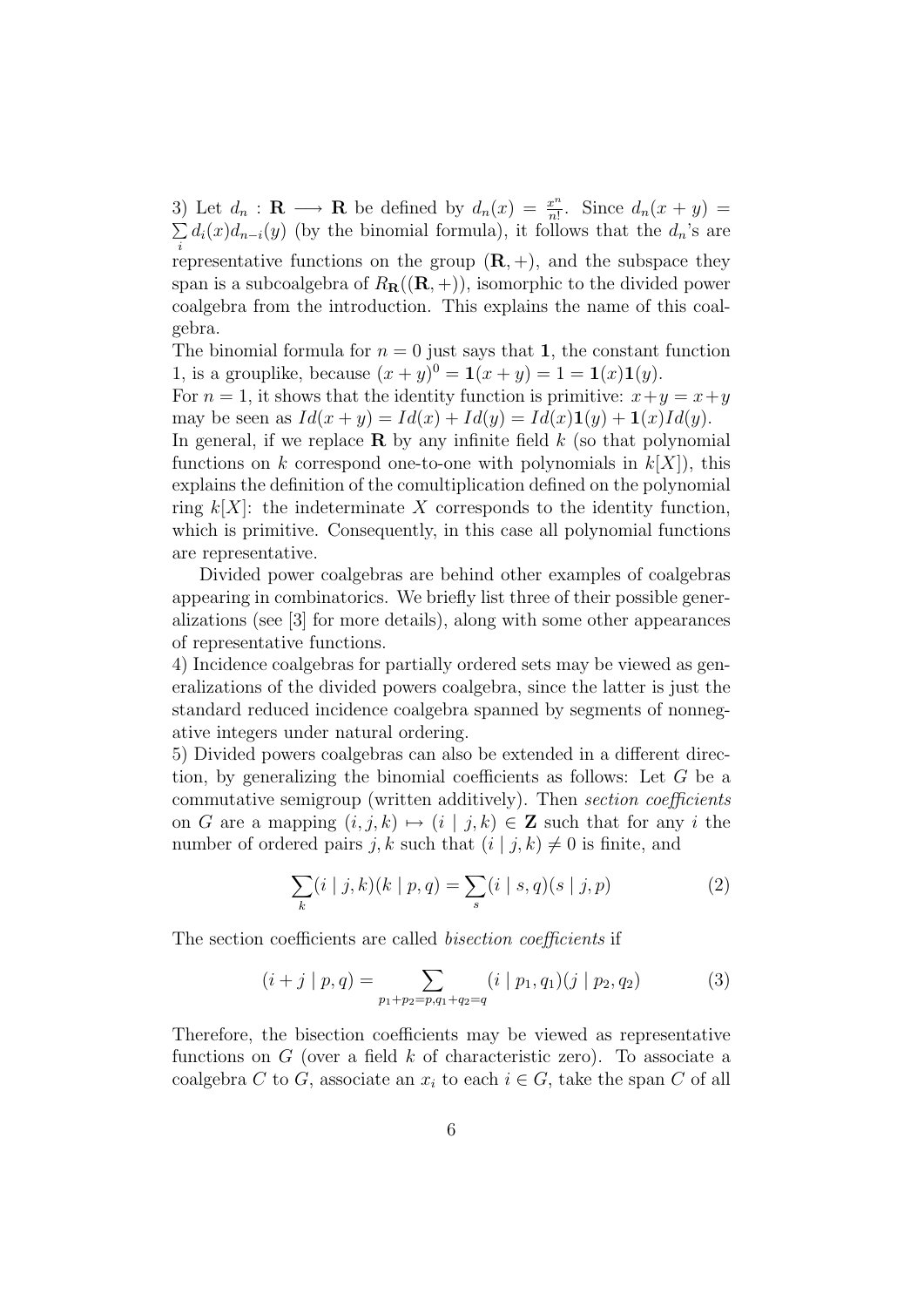the  $x_i$ 's, and define

$$
\Delta(x_i) = \sum_{j,k} (i \mid j, k) x_j \otimes x_k.
$$

Also put  $\varepsilon(x_i) = \delta_{i,0}$ , where  $0 \in G$  is unique such that  $(i | 0, j) =$  $(i | j, 0) = \delta_{i,j}$ . Then the coassociativity of  $\Delta$  follows from (2), while putting  $x_i x_j = x_{i+j}$  turns C into a bialgebra because of (3). This is an illustration of how useful is the fact that being "representative" ensures both coassociativity of the comultiplication and compatibility with the multiplication.

6) Another possible extension of divided powers coalgebras uses polynomial sequences of binomial type as a replacement for the sequence  $d_n$  from 3). By definition, these are representative functions on the additive group of k (see [3, (5.4)]): the ploynomial sequence  $p_n(x)$  is said to be of *binomial type* if deg  $p_n = n$  for all n, and

$$
p_n(x + y) = \sum_{k=0}^n \binom{n}{k} p_k(x) p_{n-k}(y).
$$

Similar examples of representative functions are provided by polynomial sequences of Boolean type (see [3, (5.8)]): a polynomial sequence indexed by the finite subsets of a set  $\{p_A(x)\}\$ is said to be of *Boolean* type if

$$
p_A(x + y) = \sum_{A_1 + A_2 = A} p_{A_1}(x) p_{A_2}(y).
$$

The motivating examples behind them are chromatic polynomials of graphs (see  $[3, (5.9)]$ ), which are also examples of representative functions.

We now go back to the first example in the introduction, and give an explanation for the name "trigonometric coalgebra". The functions sin and cos :  $\mathbf{R} \longrightarrow \mathbf{R}$  satisfy the equalities

$$
\sin(x+y) = \sin(x)\cos(y) + \cos(x)\sin(y),
$$

and

$$
\cos(x+y) = \cos(x)\cos(y) - \sin(x)\sin(y).
$$

These equalities are both of the type (1), and show that sin and cos are representative functions on the group  $(\mathbf{R}, +)$ . The subspace generated by them in the space of the real functions is then a subcoalgebra of  $R_{\mathbf{R}}((\mathbf{R}, +))$ , isomorphic to the trigonometric coalgebra.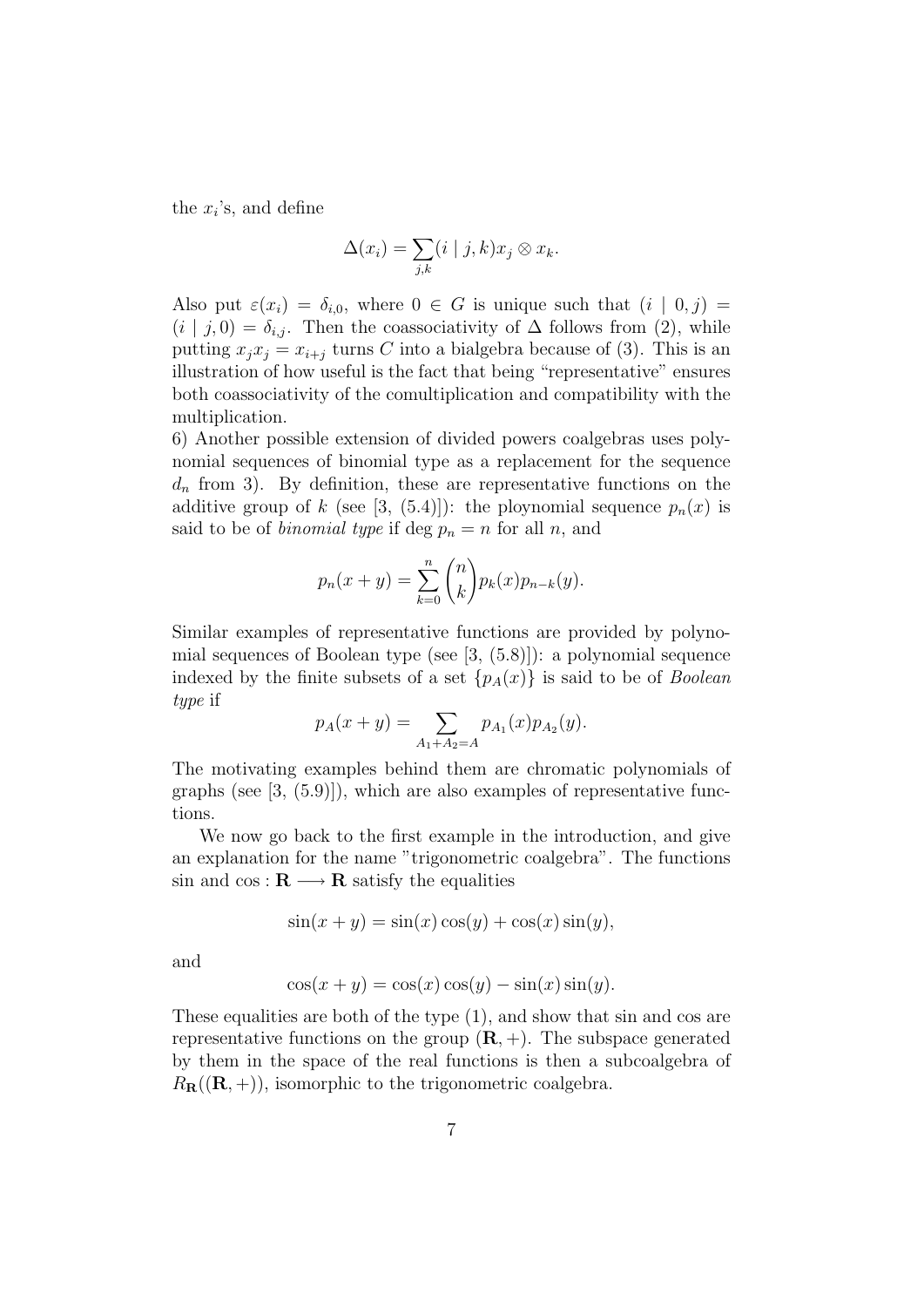As in Remark 1.2 3), the fact that sin and cos are representative functions is also suitable for a different interpretation. Instead of taking the subspace of  $R_{\mathbf{R}}((\mathbf{R}, +))$  spanned by sin and cos, take the subalgebra generated by them,  $R[\sin,\cos]$ , factor it by the ideal generated by  $\sin^2 + \cos^2 - 1$ , and denote the quotient algebra by H. Then H is a commutative Hopf algebra, with comultiplication defined on sin and cos as above. Moreover, as shown in [6, Section 2.2], the Hopf algebra H represents (as in "representable functor represented by the commutative **R**-algebra  $H$ ") the affine group scheme  $C : \mathbf{R} - \mathbf{Alg}_{\mathbf{c}} \longrightarrow \mathbf{Gr}$ , defined by

$$
\mathcal{C}(R) = \{(a, b) \in R \times R \mid a^2 + b^2 = 1\},\
$$

on which the group structure is defined by

$$
(a, b) \cdot (c, d) = (ac - bd, ad + bc).
$$

Finally, we have a brief look at what makes addition special among other operations (the fact that addition is not the only operation providing formulas leading to coalgebras is illustrated in 2) above).

Let  $k$  be an infinite field. Then we have the  $k$ -algebra isomorphism

$$
k[X, Y] \longrightarrow k[X] \otimes k[X], \quad X \mapsto X \otimes 1, \quad Y \mapsto 1 \otimes X.
$$

Let  $P$  be a polynomial function. Since  $P$  is representative, there exist (polynomial) functions  $F_i$  and  $G_i$ ,  $i = 1, ..., n$  such that

$$
P(x + y) = \sum_{i=1}^{n} F_i(x) G_i(y).
$$
 (4)

(Note that (4) may also be derived simply by applying the binomial theorem several times and collecting like terms.) Consequently, by (1) we get that  $\Delta(P) = \sum F_i \otimes G_i$ . The same thing may be obtained directly from (4) by applying  $\Delta$  to P and using the fact that  $\Delta$  is multiplicative:

$$
\Delta(P(x)) = P(\Delta(x))
$$
  
=  $P(x \otimes 1 + 1 \otimes x)$   
=  $P(x + y)$   
=  $\sum_{i=1}^{n} F_i(x)G_i(y)$   
=  $\sum_{i=1}^{n} F_i(x \otimes 1)G_i(1 \otimes x)$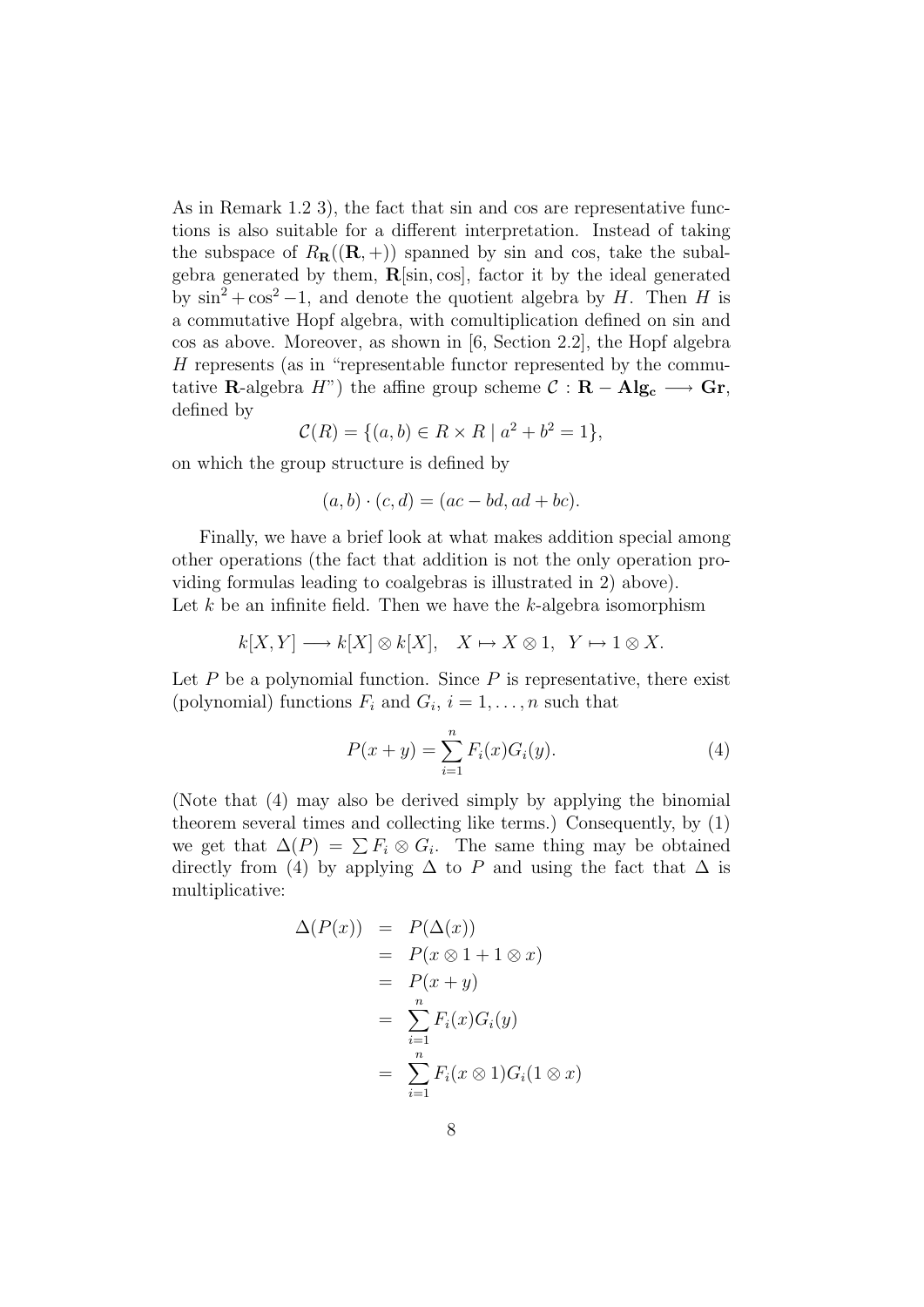$$
= \sum_{i=1}^{n} (F_i(x) \otimes 1)(1 \otimes G_i(x))
$$
  

$$
= \sum_{i=1}^{n} F_i(x) \otimes G_i(x).
$$

This way of obtaining a formula for  $\Delta$  from the formula (4) without mentioning representative functions or (1) was used in [5].

We end by remarking that the point of view exhibiting various representative functions behind coalgebra structures may be expanded by looking at Hopf algebras acting on algebras (or fields), because the measuring condition is also a way of saying that acting by an element of the Hopf algebra is a representative function (i.e. it is a formula of type (1). In this way, "acting as homomorphisms" produces grouplikes, while "acting as derivations" produces primitives.

All of the above come as no surprise: since it is well known that any coalgebra may be viewed as a subcoalgebra of the representative coalgebra of the multiplicative monoid of its linear dual [2, Exercise 1.5.15], wherever there is a coalgebra there are also representative functions around.

#### References

- [1] E. Abe, Hopf Algebras, Cambridge Univ. Press, 1977.
- [2] S. Dăscălescu, C. Năstăsescu, S. Raianu, *Hopf Algebras: an* Introduction, Monographs and Textbooks in Pure and Applied Mathematics, 235, Marcel Dekker, Inc., New York, 2001.
- [3] S.A. Joni, G.-C. Rota, Coalgebras and Bialgebras in Combinatorics, in Umbral calculus and Hopf algebras (Norman, Okla., 1978), pp. 1–47, Contemp. Math., 6, Amer. Math. Soc., Providence, R.I., 1982.
- [4] S. Montgomery, Hopf algebras and their actions on rings, CBMS Regional Conference Series in Mathematics, 82, Amer. Math. Soc., Providence, RI, 1993.
- [5] W.D. Nichols, M.E. Sweedler, Hopf algebras and combinatorics, in Umbral calculus and Hopf algebras (Norman, Okla., 1978), pp. 49–84, Contemp. Math., 6, Amer. Math. Soc., Providence, R.I., 1982.